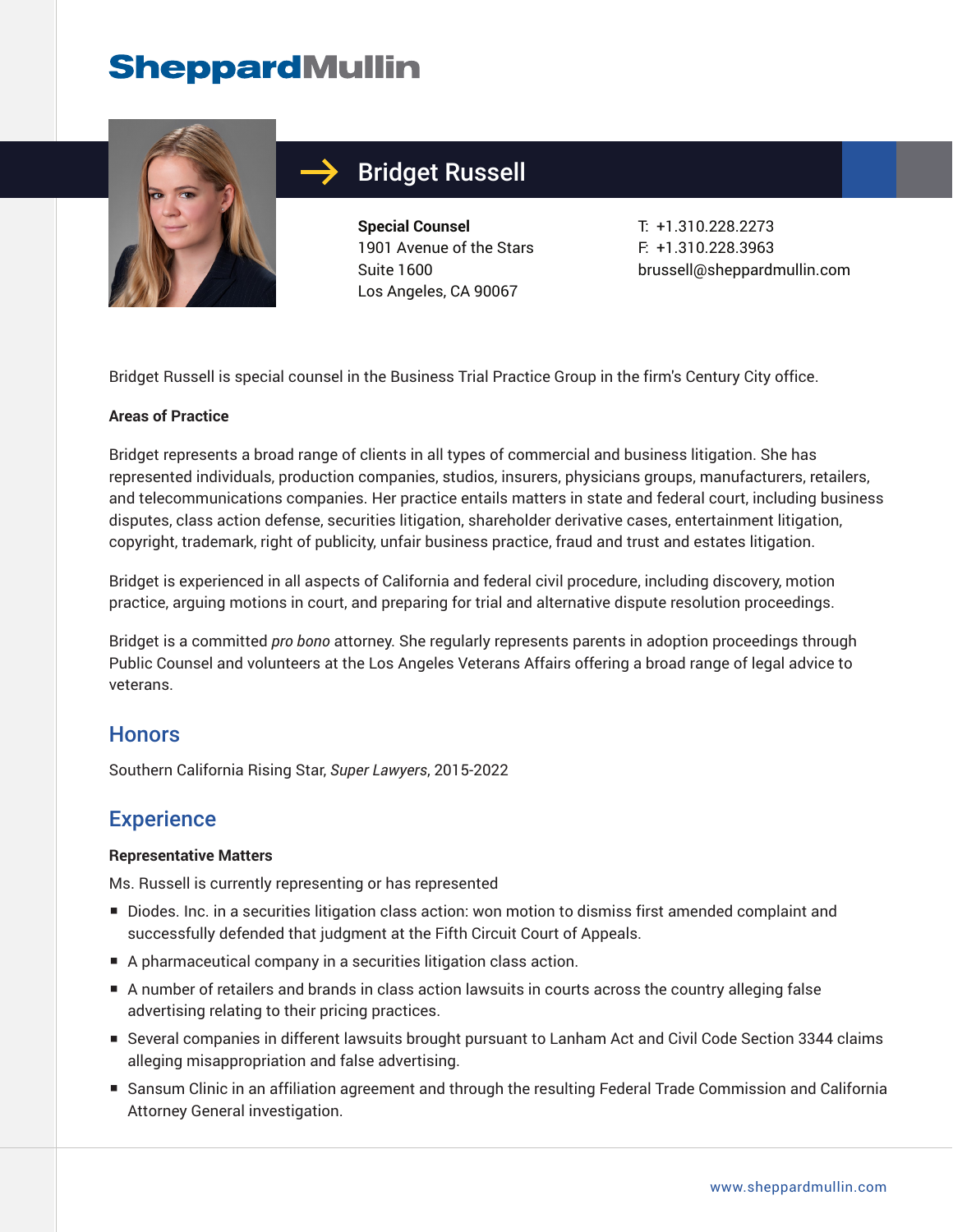## **SheppardMullin**

- Several companies in different lawsuits brought pursuant to the Copyright Act alleging infringement.
- A manufacturer in a shareholder derivative action alleging breach of fiduciary duty on the part of the Board of Directors as a result of their approval of stock option grants.
- Trustees, individually and as fiduciaries, in several trust contests related to alleged breaches of fiduciary duty, fraud and mismanagement of the trust.

#### **Published Decisions**

- *Local 731 I.B. of T. Excavators and Pavers Pension Trust Fund v. Diodes, Inc.*, 67 F.Supp.3d 782, 784 (E.D. Tex., 2014)
- *Local 731 I.B. of T. Excavators and Pavers Pension Trust Fund v. Diodes, Inc.*, 810 F.3d 951, 954 (5th Cir. 2016)

### Articles

■ Eye on Privacy 2021 Year in Review 01.11.2022

#### **Corporate & Securities Law Blog Posts**

- "Delaware Court of Chancery Holds that a Contractual Delaware Choice of Law Provision Did Not Waive Plaintiff's Claim Under the California Securities Act," February 24, 2021
- "Fourth Circuit Affirms Dismissal of Securities Fraud Complaint Where Inference of Scienter Was Not Sufficiently Strong," April 18, 2014
- "Delaware Court of Chancery Applies Implied Covenant of Good Faith and Fair Dealing to Prohibit An Acquiring Entity From Diverting Revenues to Depress Payouts Under a Contingent Purchase Price Provision," February 20, 2014
- "Ninth Circuit Applies Securities Litigation Uniform Standards Act to Affirm Dismissal of Section 17200 Class Action Involving Variable Life Insurance Policies," January 31, 2013

### Media Mentions

This Check is (Not) in the Mail *American Lawyer*, 02.06.2018

### **Practices**

Litigation Privacy and Cybersecurity

### **Education**

J.D., University of Southern California, 2012, Entertainment Law Certificate, Business Law Certificate

B.A., University of Southern California, 2009, *cum laude*